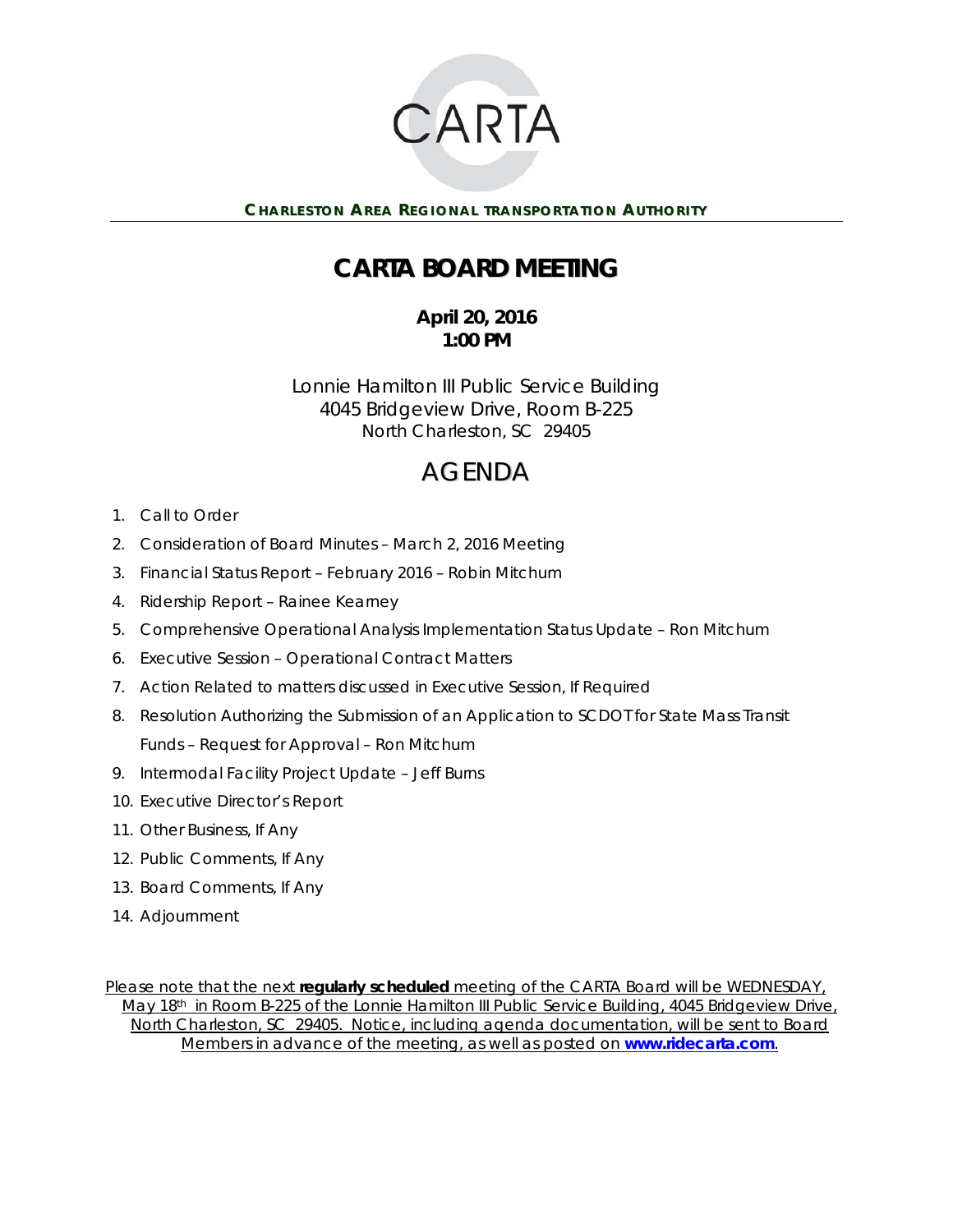## *CHARLESTON AREA REGIONAL TRANSPORTATION AUTHORITY* **BOARD OF DIRECTORS MEETING MARCH 2, 2016**

The Charleston Area Regional Transportation Authority (CARTA) Board of Directors met on Wednesday, March 2, 2016 at the CARTA Office located at 3664 Leeds Avenue in North Charleston, South Carolina.

**MEMBERSHIP:**  Ed Astle; Mary Beth Berry; Marty Bettelli; Michael Brown; Colleen Condon; Alfred Harrison; Will Haynie; James Lewis; Charles Lipuma; Katie McClure; Minnie Newman; Pat O'Neil; Joe Qualey; Gary Santos; Michael Seekings; Elliott Summey; Keith Summey; John Tecklenburg

**MEMBERSHIP PRSENT:** Ed Astle; Mary Beth Berry; Marty Bettelli; Michael Brown; Alfred Harrison; Will Haynie; James Lewis; Katie McClure; Joe Qualey; Michael Seekings; John Tecklenburg

**PROXIES:** Jerry Lahm for Elliott Summey; Doug Wurster for Colleen Condon

**STAFF PRESENT:** Ron Mitchum; Andrea Kozloski; Robin Mitchum; Ryan McClure; Jeff Burns; Michelle Emerson; Rainee Kearney; Kim Coleman

**OTHERS PRESENT***:*  Teddie Pryor (Charleston County Councilmember); Linda Page (Mayor of Mt. Pleasant); Anna Johnson (Charleston County Councilmember); Ginger Stevens (TransDev); Sharon Hollis (Davis & Floyd); Daniel Brock (Rawl Murdy Associates); Sebastian Hale (Rawl Murdy Associates); Wendy Hermance; William Hamilton and several members of the public (did not sign in)

#### **1. Call to Order**

Chairman Seekings called the meeting to order at 1:00 p.m. followed by introductions of the new Board Members, Mayor John Tecklenburg and Councilmember Joe Qualey. Chairman Seekings announced that Councilmember Michael Brown has been named interim Vice Chair of CARTA's Board of Directors.

#### **2. Consideration of Board Minutes – January 20, 2016 Meeting** *Marty Bettelli made a motion to approve the January 20, 2016 Meeting Notes as presented and James Lewis seconded the motion. The motion was unanimously approved.*

#### **3. Financial Status Report – January 2016 – Robin Mitchum**

Robin Mitchum, Finance Manager, presented the financial status report for the period ending January 31, 2016. The agency revenues and expenditures are slightly under budget with excess revenues of \$543,751. Currently, there is one line item under budget. The engineering line item is over budget due to prior year invoices for services that were not paid. After careful review of the invoices, it was determined that the contractor was entitled to payment for services rendered. Currently, \$7,237,565 is owed to TransDev. \$6,034,783 of that amount is from the prior fiscal year \$1,202,782 is current. A proposed revision will be presented at the April Board Meeting. In addition, the FYE 9/30/15 audit fieldwork is scheduled to begin on March 29, 2016. The audit should be complete in June 2016. The Board received the financial status report as information.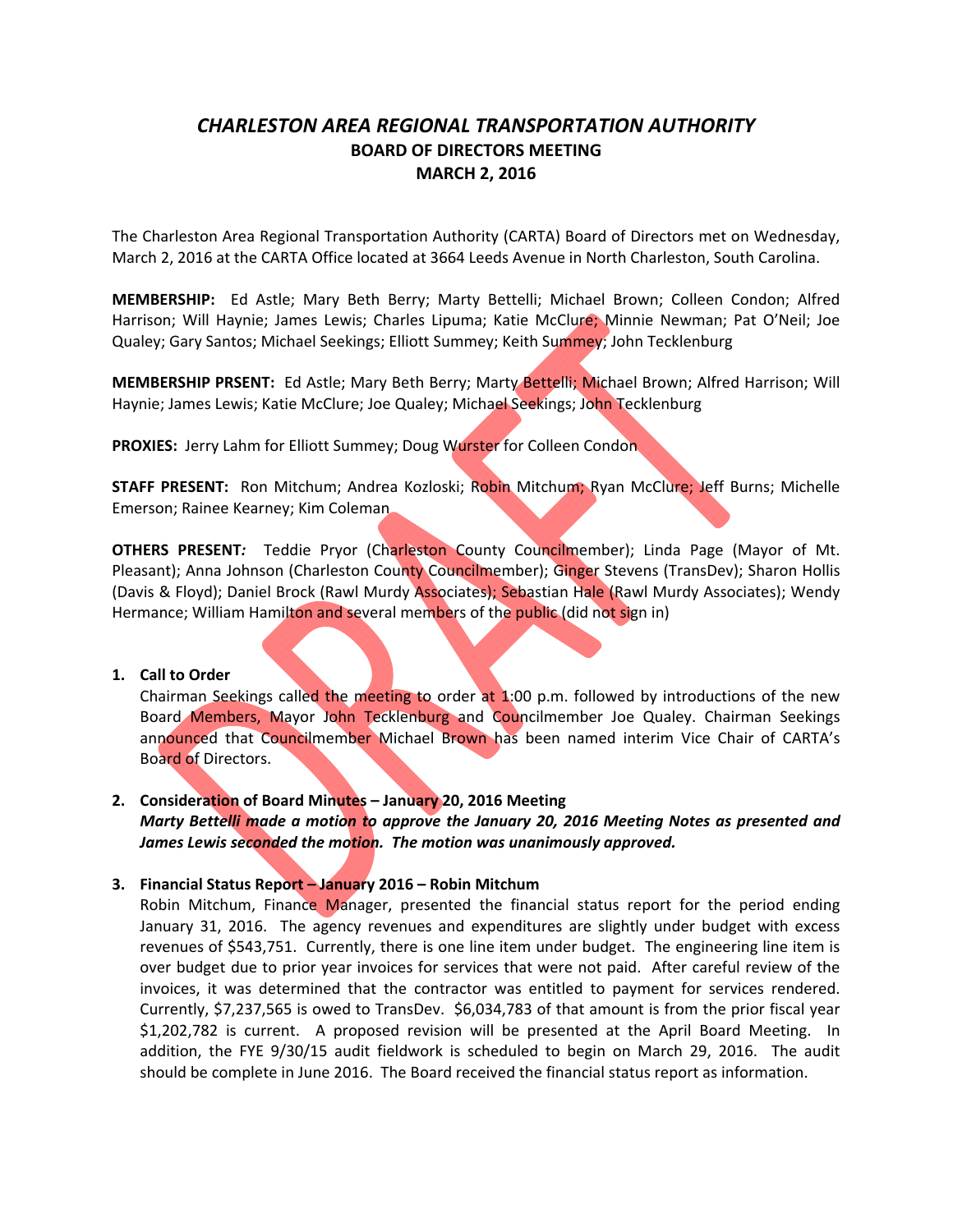#### **4. Ridership Report – February 2016 – Rainee Kearney**

Rainee Kearney, Transit Coordinator, presented the ridership statistics for January 2016.

- Ridership for January was 306,695, a decrease of 23.4% over last year (which is a decrease of 86,498 passenger trips).
- Routes that did not meet performance standards include: Rt. 20-King Street/Citadel; Rt. 21-Rutledge Grove; Rt. 40‐Mt. Pleasant; Rt. 41‐Coleman Boulevard; Rt. 102‐North Neck; Rt. 103‐Leeds Avenue.
- The system‐wide cost per passenger was \$2.06, compared to \$1.85 last year.
- Revenue for the month was \$478,598,16, which is an increase of 6% from last year.
- Farebox recovery for the system was 43.1%.
- Tel-A-Ride ridership for the month was 5,782, which is an 11.1% decrease when compared to the same period last year.
- The cost per Tel-A-Ride trip was \$26.32, which is a 15% increase over January of last year.

The Board received the ridership report as information.

#### **5. Comprehensive Operational Analysis Recommendation – Request for Approval**

Sharon Hollis, of Davis & Floyd, presented CARTA's Comprehensive Operational Analysis (COA). The COA was discussed in detail. Following the presentation and discussion, *Katie McClure made a motion for the Board to receive public comments and Michael Brown seconded the motion. The motion was unanimously approved; the Board then received public comments. Michael Brown made a motion to approve the Comprehensive Operational Analysis as presented and Ed Astle seconded the motion. The motion was unanimously approved.*

#### **6. Contract Amendment for Management Services – Request for Approval**

The Berkeley‐Charleston‐Dorchester Council of Governments' (BCDCOG) services will need to extend past the original contract period. The amendment will demonstrate the BCDCOG's commitment to CARTA's future and provide a level of assurance to the agency's partners and funding agencies. *Michael Brown made a motion to approve the Contract Amendment for Management Services as presented and Ed Astle seconded the motion. The motion was unanimously approved.* 

#### **7. Intergovernmental Agreement – Request for Approval**

The Intergovernmental Agreement is between the BCDCOG, CARTA and TriCouny Link. The agreement is for the purpose of cooperatively procuring and using supplies and services. The agreement should maximize efficiencies and minimize costs for each agency. The BCDCOG will be the lead agency in determining what supplies and/or services are needed and will procure those items accordingly. *Katie McClure made a motion to approve the Intergovernmental Agreement as presented and Ed Astle seconded the motion. The motion was unanimously approved.*

#### **8. Intermodel Facility Project Updates**

Ron Mitchum, Executive Director, updated the Board on the Intermodel Facility Project. The project team maintained efforts to develop and negotiate agreements with the partner agencies. The building site and design plans sit at 90% completed until all of those agreements are finalized. Amtrak has agreed to retain liability coverage on the platform that alleviates a financial burden, although the final agreement has not been executed. Discussions with CSX Corporation have been productive to reach a mutually agreeable purchase price for the site and to finalize a purchase/sale agreement. The Environmental Assessment document was approved by FTA and the 30‐day public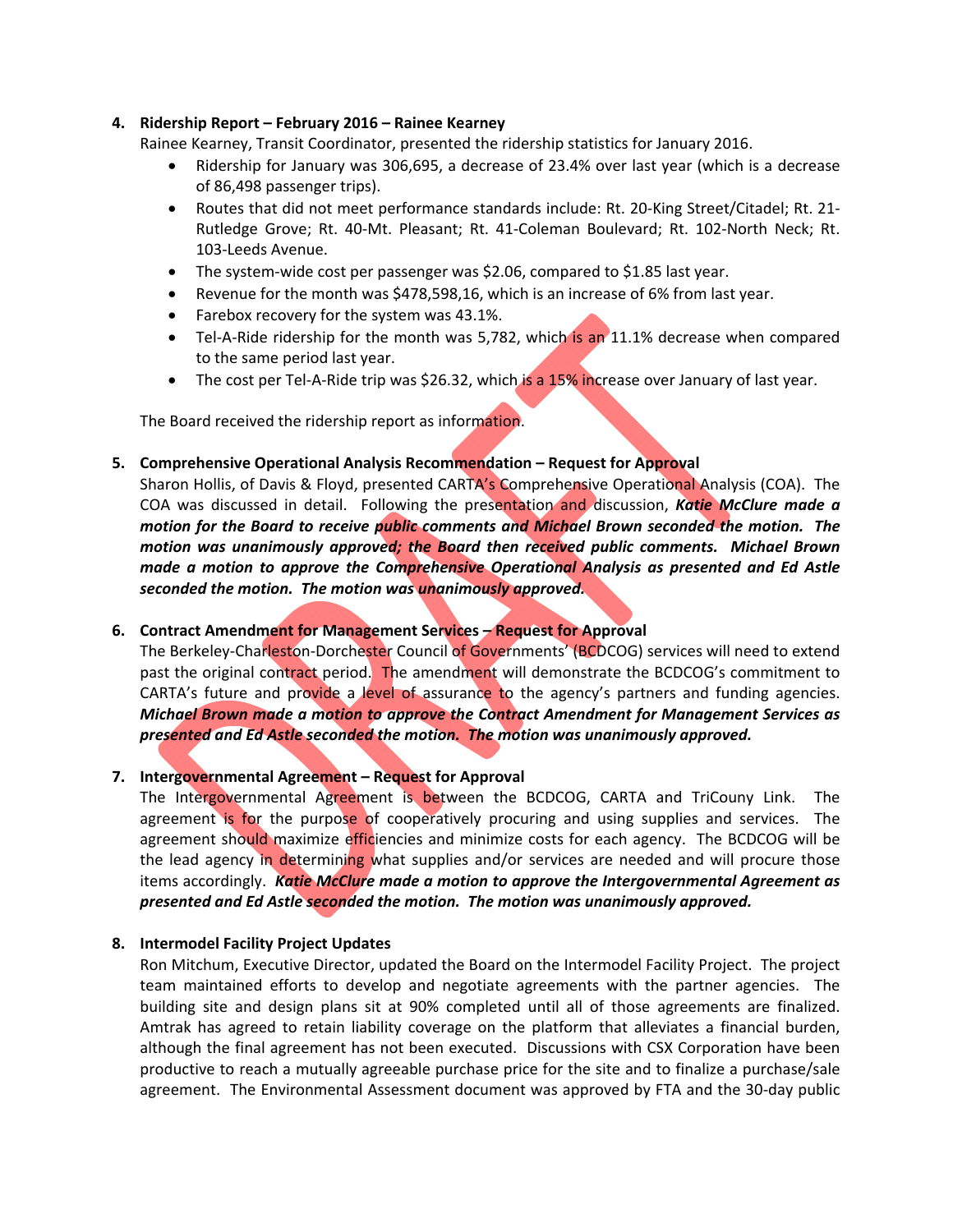comment period closed on January 4, 2016. A Finding of No Significant Impact (FONSI) is anticipated to be approved by the FTA in late January 2016. The City of North Charleston is in the process of reviewing a subrecipient funding agreement to administer the Federal funding that will be passed through CARTA. These agreements are scheduled to be considered by the City of North Charleston Council at their March 2016 meeting. The Board was provided an overview of the project's accomplishments and milestones. The Board received the Intermodel Center Project update as information.

#### **9. Executive Director's Report**

Ron Mitchum presented the following to the Board:

- Staff received notification from the SCDOT that the Commission has approved approximately \$3.8 million in new funds for the replacement of vehicles. Unfortunately, we may not be able to access these funds until July 2017. The SCDOT is talking with the FTA to determine if there is any way we can proceed with vehicle procurement/acquisitions prior to actually receiving the funds.
- The FTA announced the FY2016 federal funding for the Charleston urbanized area for the fiscal year October 2015 through September 2016. The area is projected to receive \$6,022,186 in 5307 funds. IN addition, the urbanized area is expected to receive approximately \$586,694 in bus and bus facilities funds. We have also received a preliminary commitment for \$661,636 in state funds from the SCDOT. Given that we now have the actual funding amounts, we will be preparing a revised budget for the Board's approval within the next couple of months.
- We recently received notification from Boeing that they would not continue to provide funding to CARTA past this current fiscal year. This means a loss of \$300,000 from our system operating revenue. This is the equivalent of 4,000 hours of operating service.
- CHATS recently approved the flexing of \$800,000 in FHWA funds to transit to be used by CARTA to invest in technology/fare collection solutions. The funds do require a local 20% match, which we are working to identify.
- The BCDCOG Board recently approved the BCDCOG/CHATS MPO joining the American Public Transportation Association (APTA) at a membership cost of less than \$2,000. The membership dues for CARTA are approximately \$28,000 so the agency has not renewed its membership for the past couple of years. The BCDCOG's membership in APTA will allow CARTA staff to access members‐only information.

The Board received the Executive Director's report as information.

#### **10. Other Business, If Any**

Chairman Seekings presented a service award to Councilmember Anna Johnson. Ms. Johnson was recognized for her years of service by serving on CARTA's Board of Directors.

#### **11. Public Comments, If Any**

- Public comments were received primarily regarding the Comprehensive Operational Analysis.
- Ginger Stevens, with TransDev, made the announcement that the CARTA maintenance team won first place at the "roadeo" competition hosted by the South Carolina Alliance for Mobile Infrastructure at the annual conference. The team, comprised of Shannon Byrum, Fard Muhammad and David Mungin, will travel to Charlotte in May to compete in an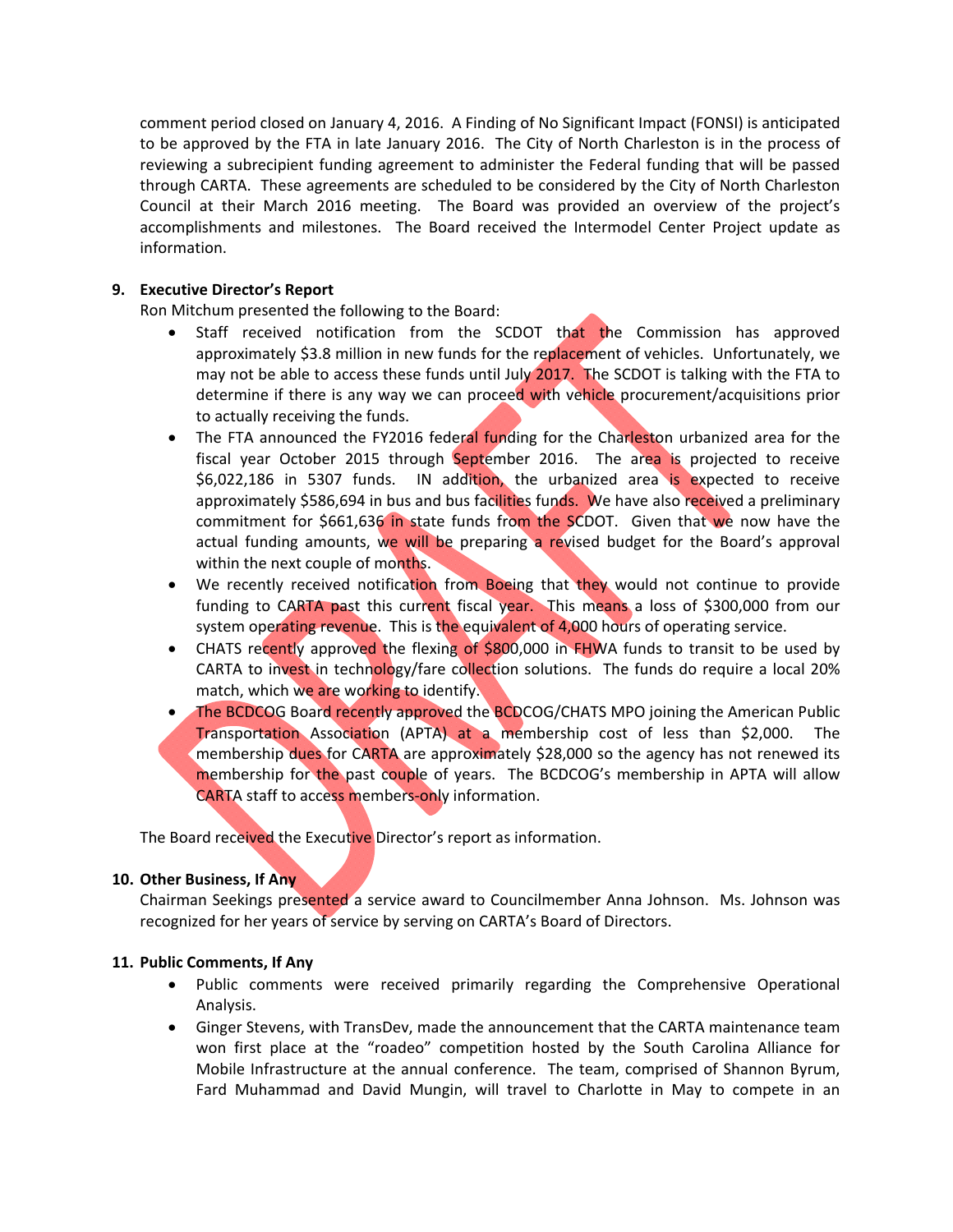international "roadeo." In addition, CARTA drivers Quincin Hamilton and Greg Shuler won a second-place award at the Alliance's annual conference. Ms. Stevens also recognized Roger Pinckney, a 35‐year Charleston public transit veteran. Mr. Pinckney was named "Driver of the Year'' by the SCDOT during the Alliance's annual conference.

#### **12. Board Comments, If Any**

Comments were provided from Mr. Pryor on the need for additional funding for CARTA. Mr. Lewis provided comments on the ridership of the King Street Route. Both comments were noted for the record.

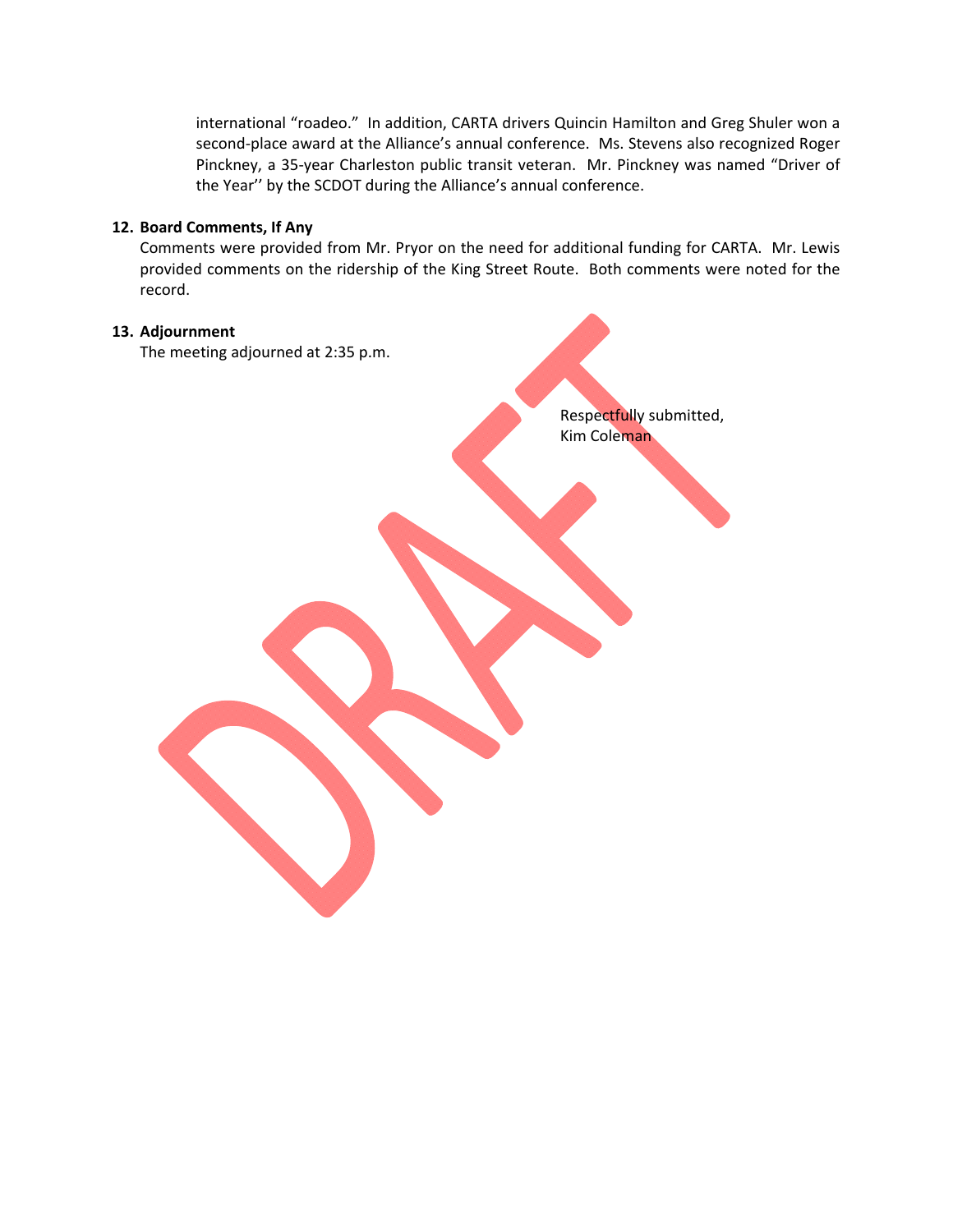## **RESOLUTION BY BOARD OF DIRECTORS TO APPLY FOR FUNDING**

The Board of Directors of the Charleston Area Regional Transportation Authority (CARTA) is aware of the provisions of Federal Transit Administration (FTA) program fund requirements for each application it makes to the state of South Carolina for Federal and/or State funding and hereby authorizes Ronald E. Mitchum of CARTA to file applications with the South Carolina Department of Transportation (SCDOT) on behalf of CARTA for federal and/or state funding to assist in providing community and/or human services transportation services. If this application is approved:

(1) The Board resolves that CARTA will provide the required match for the capital, operations and administrative charges, the necessary insurance coverage as required under the agreement, and all necessary local match for operating losses; and

(2) The Board agrees to comply with all FTA and SCDOT Program statutes and regulations, directives, certifications and assurances to carry out the project as described in the application.

#### **APPROVED AND ADOPTED**

**This 20th day of April, 2016.** 

 *Signature of Attesting Witness Signature of Chairperson* 

**Kim Coleman Mike Seekings Mike Seekings** Printed Name of Attesting Witness **Printed Name of Chairperson**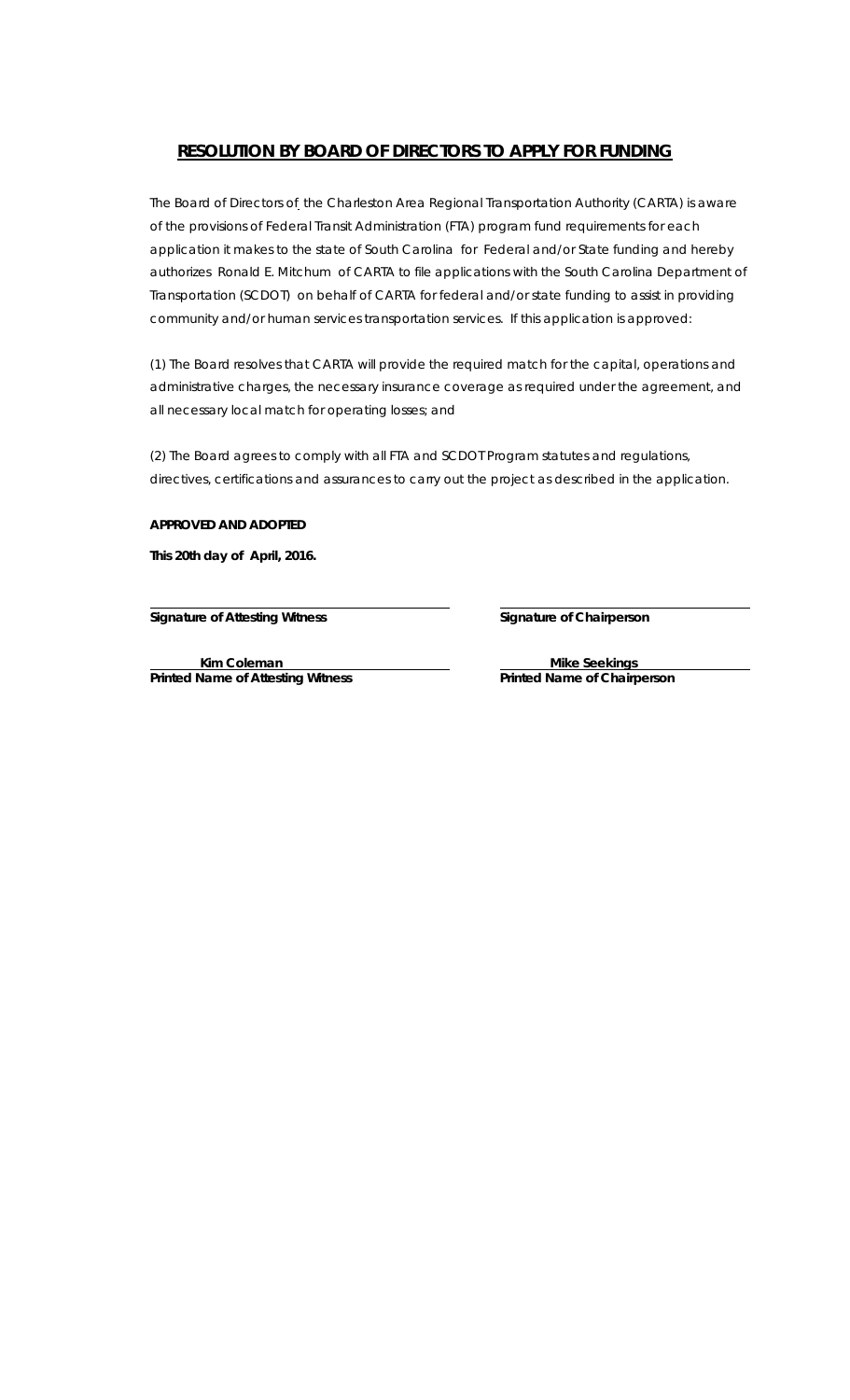# CARTA

## Charleston Area Regional Transportation Authority

## MEMORANDUM

| TO:      | Ronald E. Mitchum, CARTA Executive Director  |
|----------|----------------------------------------------|
| FROM:    | Jeffrey Burns, Planning & Operations Manager |
| DATE:    | April 11, 2016                               |
| SUBJECT: | Intermodal Center Project Update             |
| CC:      | file                                         |

The project team continued their efforts to finalize agreements with the partner agencies. During the month of March, there were a number of approvals that moved the Project forward. Amtrak agreed to the terms of the Facility-Use Memorandum of Understanding, which allows the building and site design plans to proceed from 90% complete to the final design plan. North Charleston City Council authorized the Mayor to execute the subrecipient agreement with CARTA to oversee and manage the Project. FTA provided concurrence on appraisals of the subject properties, which includes concurrence on the offer price to CSX Corporation and Fabian tract. A revised purchase and sale agreement (PSA) has been submitted to CSX Corporation for their review. North Charleston City Council is scheduled to consider the PSA at their April 21, 2016 meeting.

The following is a brief overview of accomplishments and milestones.

- 1) Project Timeline:
	- a. Overall, the project is tracking about 7 months beyond the original schedule as impacted by the progress in negotiating the MOUs
	- b. Finalizing agreements with partner agencies still presents a concern. The team is coordinating with project stakeholders to manage these risks
- 2) A&E Design
	- a. Building and site work is on-going by Davis & Floyd
	- b. The project team holds weekly meeting to discuss issue as they arise
- 3) Permitting & Zoning: A meeting with North Charleston's Planning and Zoning staff was hled on April 5, 2016.
- 4) NEPA/NHPA
	- a. The Draft Environmental Assessment document was approved by FTA. The 30-day public comment period closed on January 4, 2016
		- b. A Finding of No Significant Impact (FONSI) was approved by FTA in January 2016